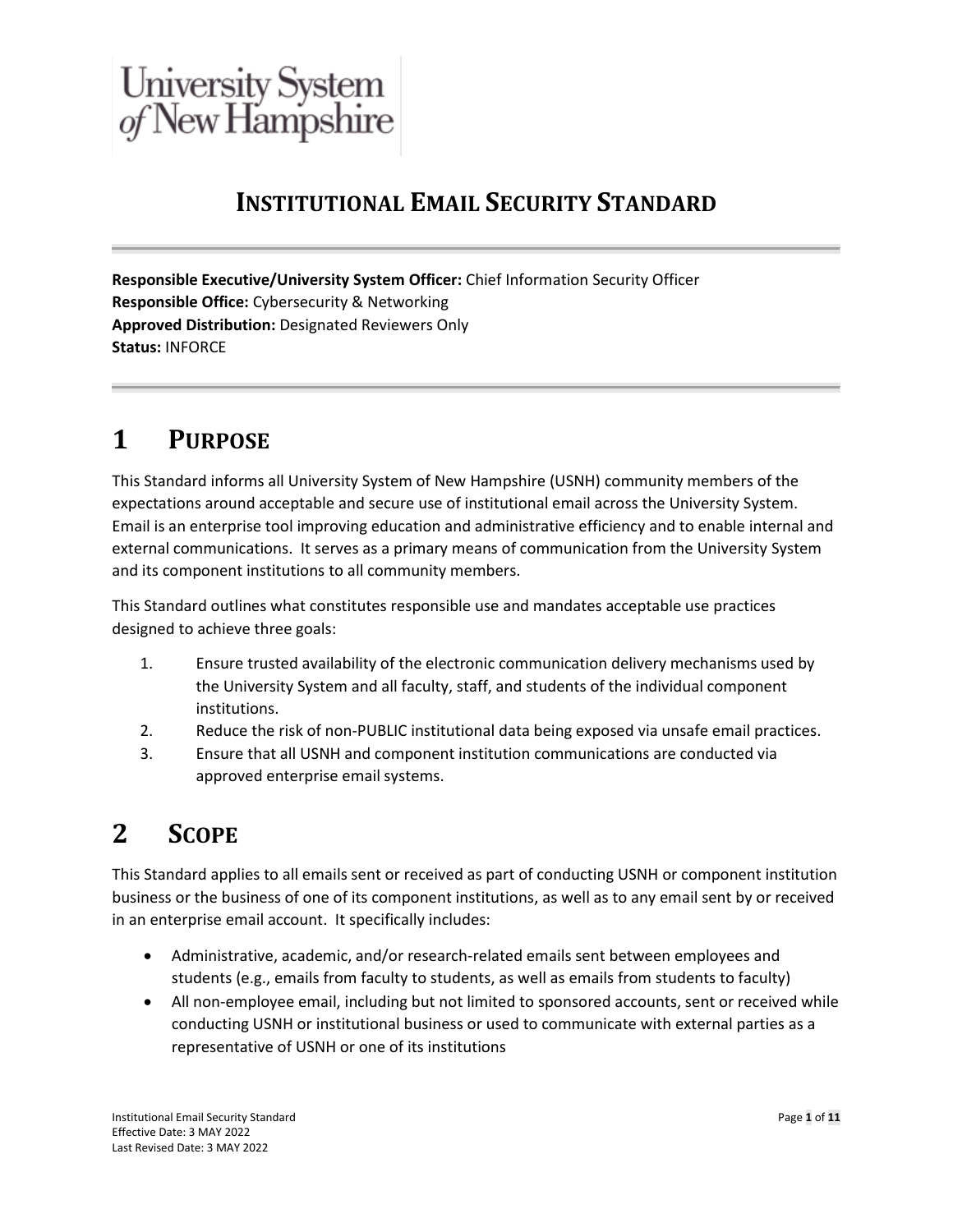• Email used for marketing, recruitment, and outreach

For clarification purposes, email services are those provided by Enterprise Technology & Services to send and receive email using individual institutional email accounts or shared accounts assigned to administrative, academic, or business units as well as associated features (e.g., calendar, contacts, etc).

# **3 AUDIENCE**

This Standard applies to all members of the USNH community who are granted access to email services by virtue of their relationship with the University System or one of its component institutions.

## **4 STANDARD**

Enterprise email services are provided to faculty, staff, students, emeritus, prior students/alumni, sponsored users, and other affiliated individuals for USNH institutions and the system-office to conduct University System and component institution business and shall be used whenever employees are acting in an official capacity.

Use of enterprise email services shall comply with local, state, and federal laws and regulations and adhere to all relevant USNH Policies and Standards.

## **EMAIL AS AN OFFICIAL MEANS OF COMMUNICATION**

Use of an email address with the domains listed below clearly identifies the sender as a member of the University System community. It informs the recipient that the communication constitutes official business on behalf of the University System or its component institutions.

- @granite.edu
- @keene.edu
- @plymouth.edu
- @unh.edu
- @law.unh.edu
- @usnh.edu

Conducting USNH/institution business via email addresses not attached to one of the listed domains introduces unnecessary risk into the USNH environment. These risks include, but are not limited to:

- Loss of institutional information
- Exposure of regulated information that requires reporting under FERPA, HIPAA, GLBA, or other regulations
- Loss or theft of intellectual property or research data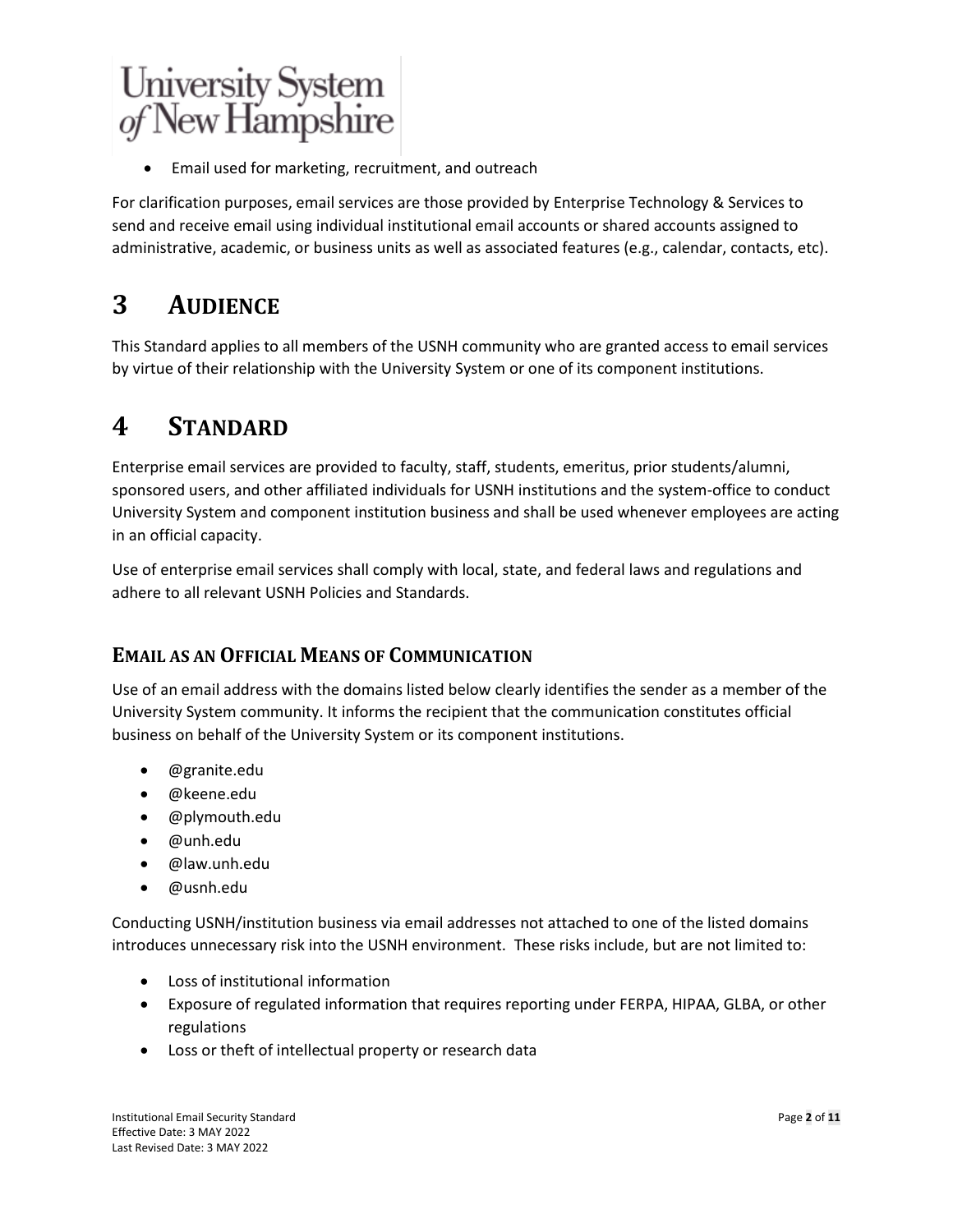Risk of non-standard cybersecurity control application

In addition to the listed domains, some USNH community members with email addresses using deprecated, legacy domains may have continued use of those email addresses. However, new email addresses using these legacy domains will not be created.

## **OWNERSHIP OF EMAIL DATA**

USNH owns all enterprise email accounts. Enterprise email accounts are subject to underlying copyright and other intellectual property rights under applicable laws and University System or component institution policies.

## **CONFIDENTIALITY, SECURITY AND PRIVACY OF EMAIL**

USNH and its component institutions strive to provide secure and reliable email services by following industry standard information technology and cybersecurity practices.

Additionally, there are specific restrictions regarding the use of email when handling some types of institutional information. These requirements are detailed in the *Restricted Information Handling Standard.*

All USNH employees who interact with institutional information are responsible for understanding specific handling requirements, restrictions, and procedures related to the use of email for transmitting those types of information.

Users of the USNH Enterprise Email services have a reasonable expectation of privacy. However, under certain circumstances, email may be accessed by authorized personnel as governed by the USNH *Access to Password Protected Information Standard*. This includes, but is not limited to

- Circumstances where access is required by law (e.g., court orders, freedom of information act / right to know laws)
- Conduct Investigations
- Academic Honesty Investigations
- Enterprise Technology & Services (ET&S) has the authority to access and inspect the contents of any equipment, files, or email on its information technology resources for troubleshooting and cybersecurity investigation purposes with appropriate, prior approval.
- ET&S may also review, filter, reject, preserve, and/or remove from enterprise systems, any email that is confirmed, identified, and or reported to contain malware, viruses, phishing attempts, spam, or other harmful or inappropriate content.

See the *Access to Password Protected Information Standard* for additional information.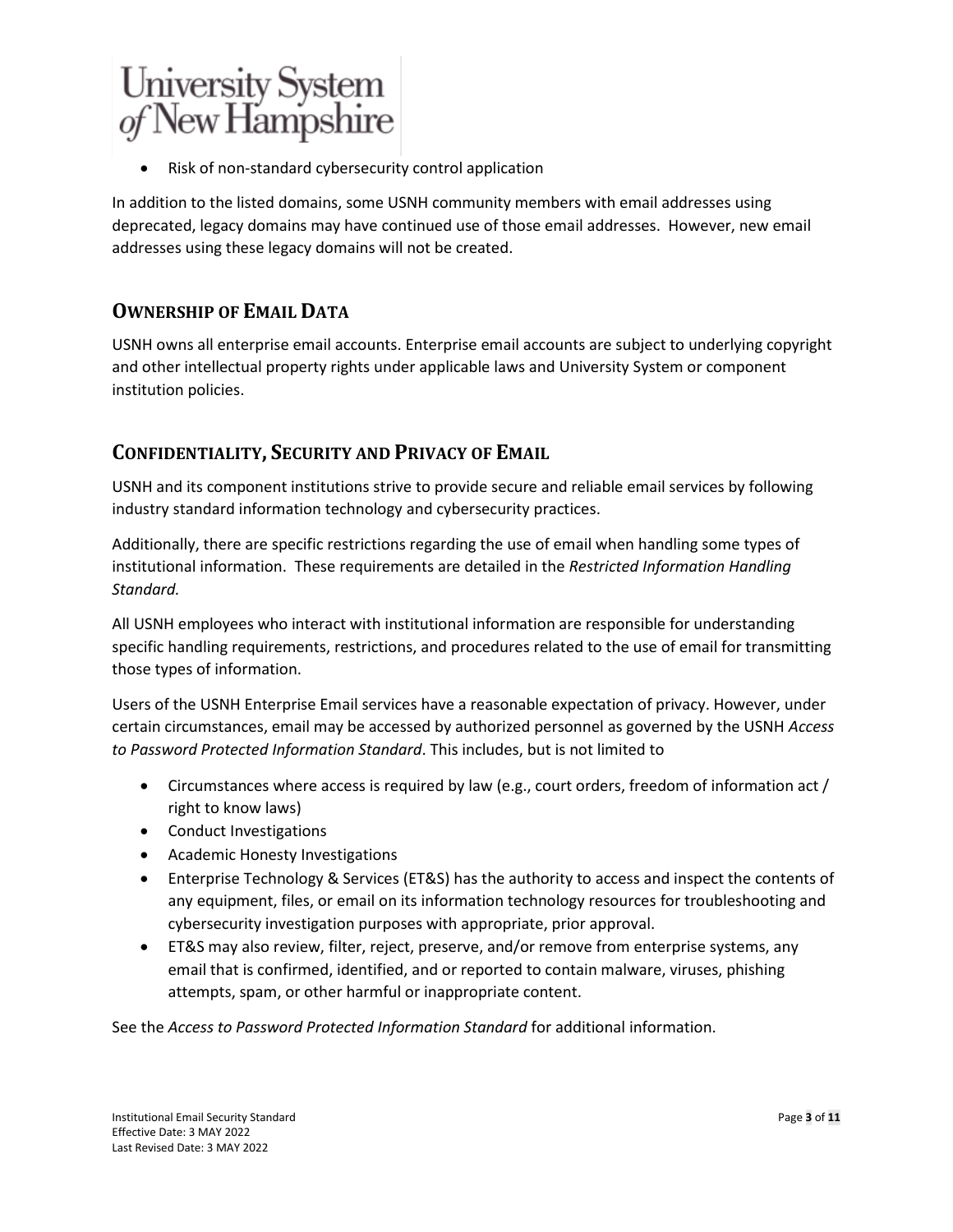All users of the USNH email system are encouraged to protect the privacy of their personal information by retaining a clear separation between institutional/academic email and personal email by using a separate, non-USNH email account for conducting personal business.

## **ROLE-BASED RULES FOR ENTERPRISE EMAIL ACCOUNTS**

### **Faculty and Staff**

Email services are available for faculty and staff to conduct USNH and component institution business.

Email services for faculty and staff are provided while those community members are employed by the University System. Employees whose employment at USNH ends, or whose role-based grace period for continued access ends, shall have their email accounts disabled and access to that account shall no longer be allowed. Auto-forwarding of email to an address that is external to USNH is prohibited.

#### **Students**

Email services are available for students to support learning and communication by and between their USNH institution and themselves. Email services are provided for the entire duration that a student is considered active at their specific institution. Auto-forwarding of email to an address that is external to USNH is prohibited. Emails sent to or from institutional email accounts belonging to active students who have no other roles at any USNH institution are not considered public records under the Freedom of Information Act/NH Right to Know Law, RSA-91-A.

#### **Other Community Members**

Individuals with special relationships with the University System or one of its component institutions, such as sponsored users or official visitors, who are neither employed by USNH nor enrolled at any USNH component institution, may be granted limited email privileges, including an email address, commensurate with the nature of their special relationship. Auto-forwarding of email to an address that is external to USNH is prohibited. USNH is free to discontinue these privileges at any time without warning or cause.

### **MODIFICATIONS TO EMAIL ON COMMUNITY MEMBER ROLE CHANGES**

Enterprise email is provided to community members based on qualifying roles. Changes to those roles can impact access to email accounts and all emails sent or received via those accounts. This includes any personal emails sent or received using an enterprise email account.

## **PROHIBITED USE OF EMAIL SERVICES**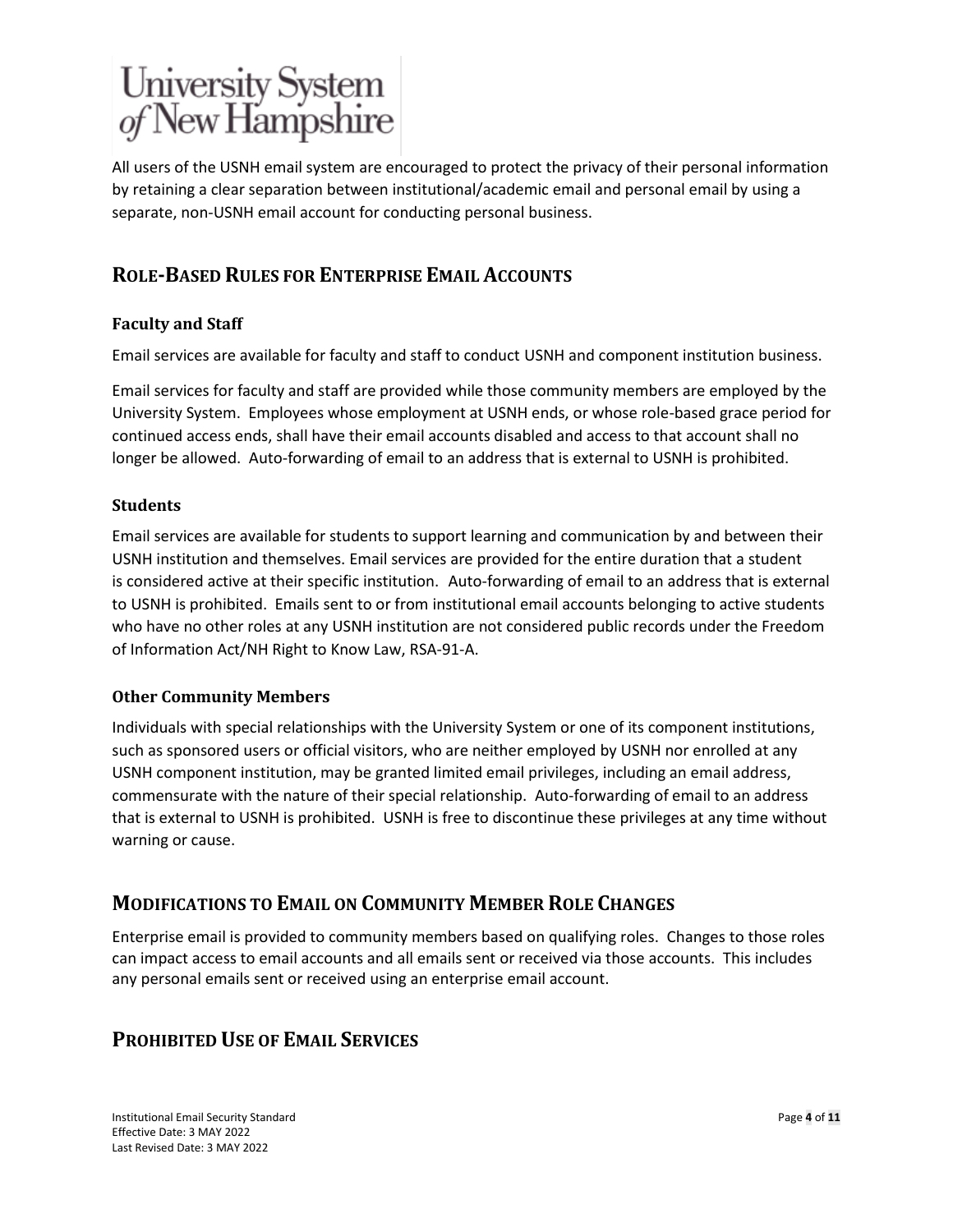Use of USNH Email services are subject to the USNH Acceptable Use Policy.

Use of email in violation of other USNH policies is also a violation of this Policy.

Abuses of USNH's enterprise email services shall be directed to the email address below that corresponds with the relevant domain.

• abuse@usnh.edu

## **MASS EMAIL COMMUNICATIONS**

USNH, along with its component institutions, offers a variety of email tools specifically designed to support communication with large groups internally, externally, or with mixed audiences. The appropriate tool for a specific need depends on the institution the communication is being sent from and the intended audience.

The following requirements apply to all mass email communications sent on behalf of USNH or one of its component institutions, regardless of the tool used for distribution. USNH mass email communications shall:

- 1. Follow all local, state, and federal laws and regulations and USNH and component institution policies and standards.
- 2. Represent a recognized USNH entity, such as a college, department, committee, team, group, or student organization.
- 3. Include a 'from' line/signature of an individual or for a USNH/institutional group that describes/explains who that person/group is and how to contact them.
- 4. Only be sent to individuals who are:
	- A member of the group the email communication applies to (e.g., an anthropology department can email all anthropology students, an information system owner can email all individuals with access to that information system), or
	- Have opted in to receive communications from the entity sending the communication, or
	- Have expressed at least indirect interest in the topic (e.g., someone who signed up for an outing hosted by Campus Rec can receive emails from Campus Rec about other outings).

Mass email communications sent by USNH or institutional administrative, academic, or business units shall only use the institutionally approved mechanisms for mass email communication distribution.

Attempts to use enterprise email accounts to send email to large groups outside of these mechanisms may be blocked by administrators, and the sender's email account may be secured.

Information on approved mechanisms for a specific institution can be requested from the ET&S Help Desk.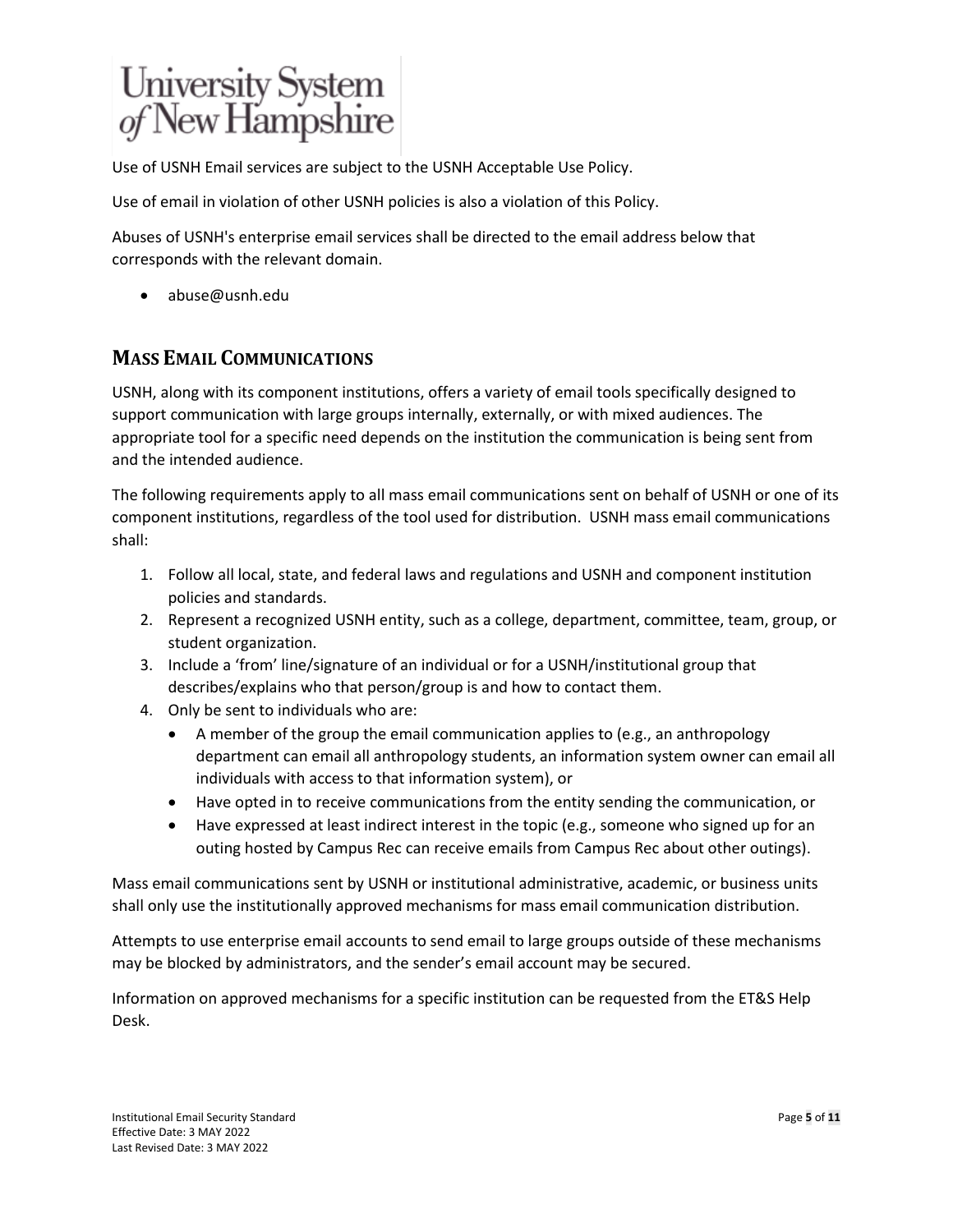## **USNH DISTRIBUTION LISTS**

USNH distribution lists provided within an enterprise email service (e.g., the Global Address List/GAL) available for use by all community members are subject to the following restrictions:

- Employee use of USNH distribution lists for mass mailing is allowed only for legitimate academic or administrative purposes
- Use of USNH Distribution lists shall be approved by the owner of the list.
- Student organizations and their members who wish to use USNH distribution lists shall seek prior approval from the appropriate institutional authority to use defined lists for surveys and announcements
- Use of any enterprise email system for creating or obtaining lists of USNH community members for any purpose not directly related to an employee's job responsibilities is prohibited.

## **AUTOMATED EMAIL COMMUNICATIONS SENT FROM INFORMATION TECHNOLOGY RESOURCES**

Whenever possible, automated email communications sent from information technology resources should include the following content:

- Designate which recognized USNH or component institution administrative, academic, or business unit, such as a college, department, committee, team, group or student organization is sending the communication
- Include appropriate institutional branding
- Include a 'from' line/signature of an individual or for a USNH or component institution group that describes/explains who that person/group is and how to contact them

### **EXTERNAL EMAIL**

When email communications must be sent to USNH community members via a third-party service or application, the external email address(es) used to send those communications may need to be identified as legitimate. This process, called Allow Listing and informs the enterprise email service that communications sent from safe-listed addresses are safe to deliver. This ensures those communications will not be flagged as "junk" or "spam".

If a company passes SPF and DMARC settings as per email standards, safe listing should not be required or needed.

If email is getting blocked by filters, please work with the company sending the emails to make sure they pass these settings maybe give them a link to a message header reader they can send to the company. If the work is deemed critical, a case will be needed to Enterprise Email Administrators and Cybersecurity & Networking (CS&N), with IP addresses.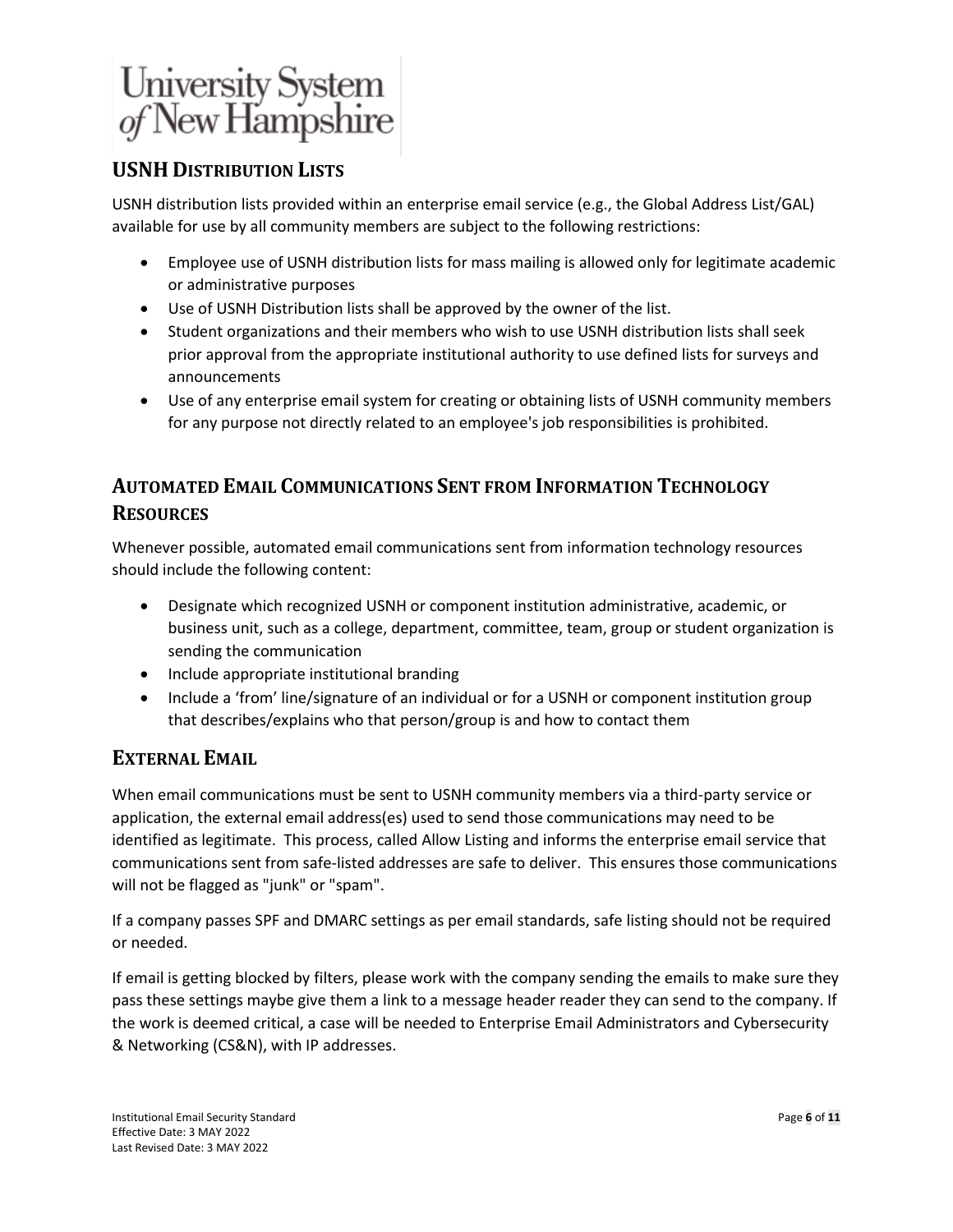Email being sent from sources external to USNH are required to be tagged with caution external banner.

Requests for adding to the Enterprise Email Allow List shall be subject to approval by the ET&S Enterprise Email Administrators and ET&S Cybersecurity & Networking (CS&N).

## **ADMINISTRATIVE, ACADEMIC, AND BUSINESS UNIT SHARED EMAIL BOXES**

Administrative, academic, or business units that provide services in response to email requests may request a shared mailbox to support business continuity for managing email.

### **ACCESS TO EMAIL SERVICES VIA MOBILE DEVICE**

Access to USNH email on mobile phones, whether those phones are owned by USNH or one of its institutions or are personal devices, should, at a minimum, have the following protections enabled on the mobile phone.

- An enabled screen lock that requires a password, PIN, or biometric factor to gain access to the device
- Encryption enabled using the native encryption available on the device

### **UNIT GUIDELINES/PROCEDURES PERMITTED**

This Standard provides the minimum requirements allowed. Administrative, academic, and business units may supplement this Standard with their own email use procedures and guidelines for their local team members. Unit-level procedures and guidelines may be more restrictive and/or prescriptive than this Standard but cannot be less restrictive.

In the event such procedures and guidelines are inconsistent with this Standard, this Standard shall govern.

## **COMPROMISED EMAIL ACCOUNTS**

An enterprise email account that has been compromised shall be promptly remedied using the appropriate means. The appropriate means may include:

- Securing of the community member's enterprise account(s)
- Requiring an out of band password reset
- Reviewing the community member's accounts and access levels
- Cybersecurity investigation

Securing a USNH community member's account temporarily blocks the ability to use that account to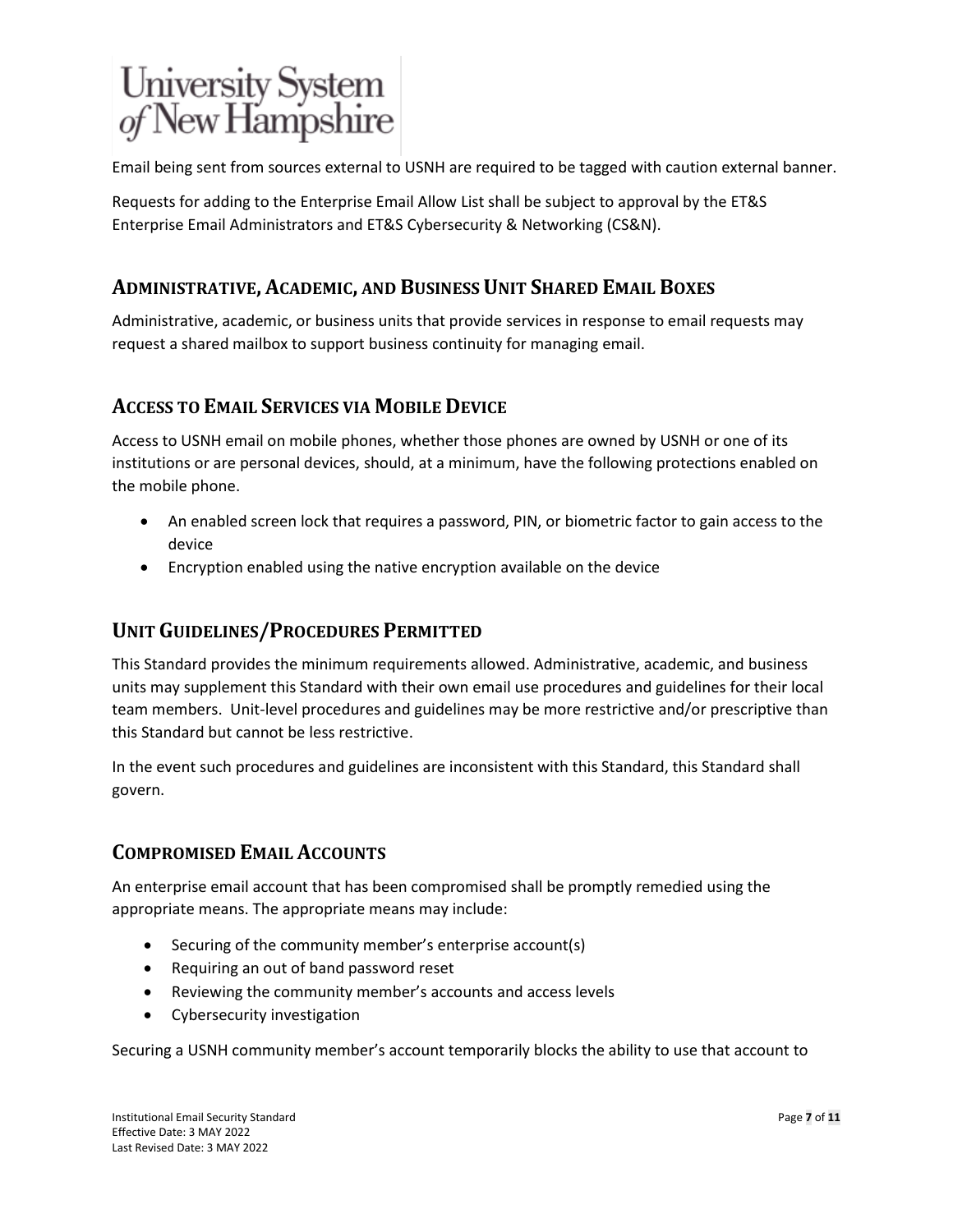access any information technology resources that use centrally managed accounts for access. More information about this process can be found in the *Access Management Standard*.

Any enterprise email account holder who suspects their email account has been accessed by an unauthorized party shall report the potential compromise immediately per the process outlined in the *Cybersecurity Incident Response Plan.*

Failure to maintain a compliant password shall result in the Email account being disabled. Prior student/alumni accounts that are disabled for a non-compliant password shall be recoverable for 60 days, after which, the contents of the account will be irretrievably deleted.

In the event the same enterprise email account is confirmed to be compromised three or more times in any 12-month period, additional action may be taken, and additional requirements may be imposed, including, but not limited to account suspension, device quarantining, and mandatory community member training.

## **NON-ENTERPRISE EMAIL SYSTEMS**

Per the *USNH Cybersecurity Policy*, USNH administrative, academic, and business units and individual community members shall not deploy, implement, or build enterprise information technology services that duplicate services provided by Enterprise Technology & Services (ET&S) without prior authorization. This provision specifically applies to email systems that leverage any of the USNH domains (e.g., sr.unh.edu).

### **EMAIL ANTI-MALWARE PROTECTION**

Enterprise email services shall employ standardized anti-malware protection to protect against malware distributed by email. Automatic anti-malware protection mechanisms must receive regular updates from authorized threat sources to ensure rules used to identify potential malware emails reflect currently available threat intelligence.

## **EMAIL MULTI-FACTOR AUTHENTICATION**

Multi-Factor Authentication will be deployed to enterprise email accounts as scheduled by ET&S to enhance network security posture and protection.

### **AUTOMATIC SPAM/PHISHING PROTECTION**

Enterprise email services shall employ automatic spam/phishing protection mechanisms designed to detect and act upon email traffic that displays common characteristics of spam or phishing emails.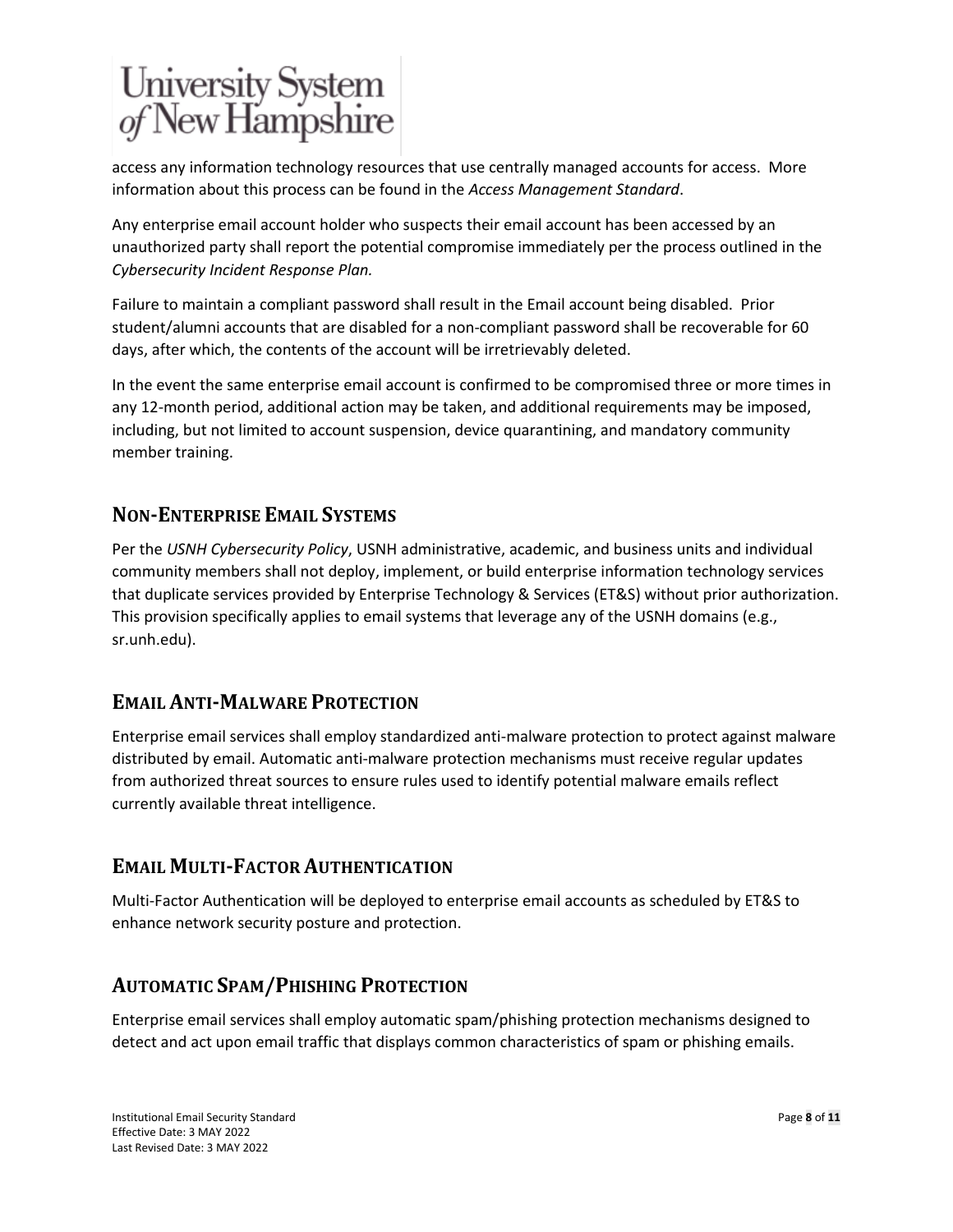These automatic mechanisms shall be centrally managed by ET&S. Automatic spam/phishing protection mechanisms must receive regular updates from authorized threat sources to ensure rules used to identify potential spam/phishing emails reflect currently available threat intelligence.

Where possible, automatic spam/phishing protection mechanisms shall be self-learning to provide maximum real-time protection from spam/phishing with minimal disruption to legitimate email traffic.

# **5 MAINTENANCE OF PROCESSES AND PROCEDURES RELATED TO THIS STANDARD**

As part of the mandatory annual review of this Standard required by the *USNH Cybersecurity Policy*, the processes and procedures that support the requirements defined in this Standard shall be reviewed, and where needed, updated to ensure currency and continuous improvement.

# **6 ENFORCEMENT**

Failure to comply with this Policy puts the University System, its component institutions, and its information and information technology resources at risk and may result in disciplinary action. Disciplinary procedures will be appropriate for the individual responsible for non-compliance (e.g., students, faculty, staff, vendors) as outlined in the relevant institutional regulations for that individual (e.g., student conduct and/or applicable personnel policies).

Non-compliant technology and/or activities may be mitigated as deemed necessary by the CISO and/or CIO.

Employees who are members of institutionally recognized bargaining units are covered by the disciplinary provisions set forth in the agreement for their bargaining units.

# **7 EXCEPTIONS**

Requests for exceptions to this Standard shall be submitted and approved according to the requirements provided in the *Cybersecurity Exception Standard*.

# **8 ROLES AND RESPONSIBILITIES**

### **Cybersecurity GRC:**

- Approve/deny Email Allow List requests
- Validate adherence to standard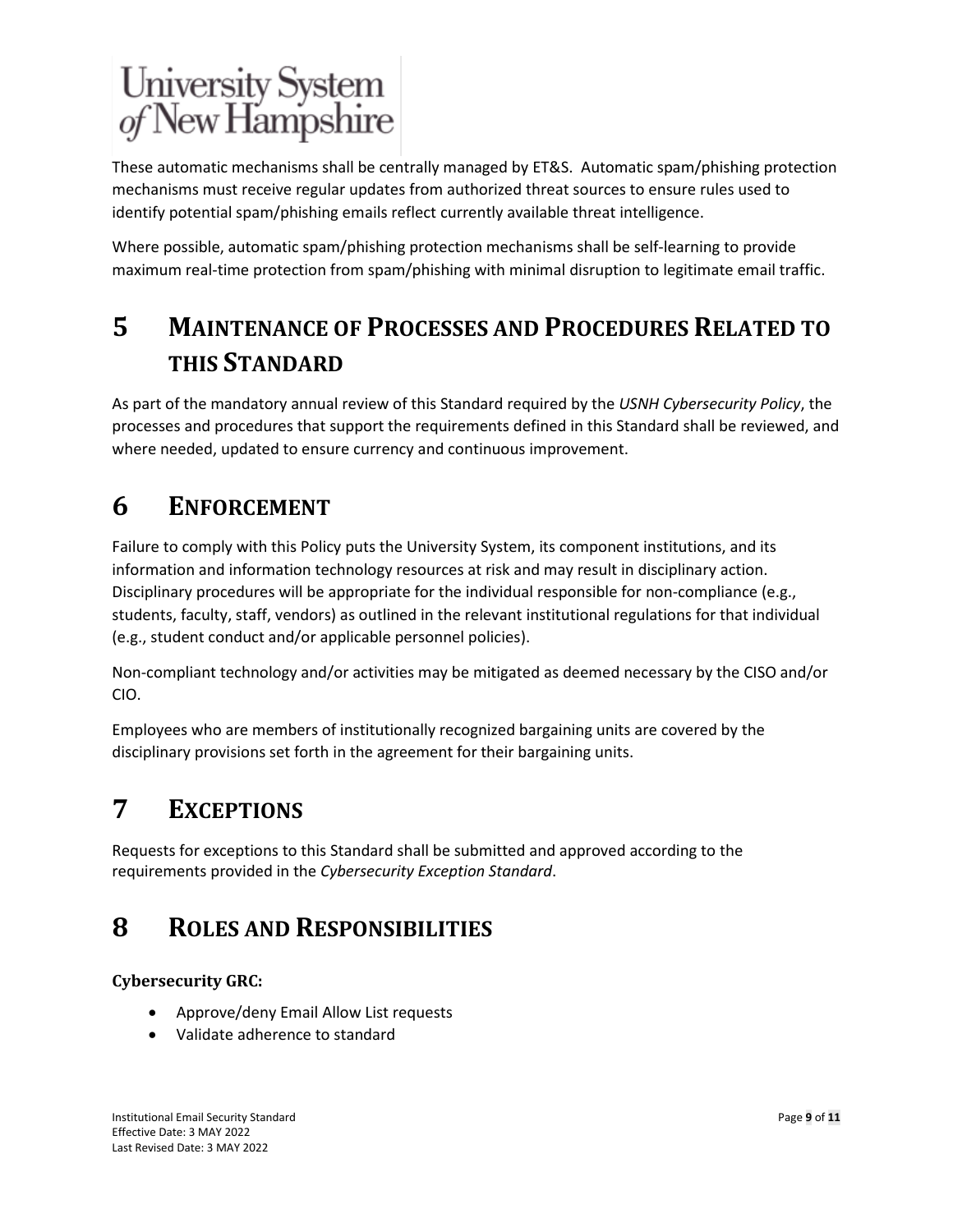

#### **Cybersecurity Operations & IAM:**

- Secure accounts identified as compromised based on email activity
- Identify standardized email security controls.

#### **Email Administrators:**

- Maintain email applications and the underlying infrastructure that supports them such that the availability of this critical enterprise information technology resource is preserved and protected
- Monitor email traffic for anomalous email behavior
- Provision and deprovision enterprise email accounts according to access and account management requirements and procedures
- Secure accounts identified as compromised based on email activity
- Approve/deny Email Safe List requests

#### **USNH Community Members:**

- Use email services and tools provided by USNH and its component institutions according to the requirements outlined in this Standard
- Understand the institutional information used in job responsibilities and any special handling requirements for that information regarding email
- Report suspected unauthorized access to or use of enterprise email accounts

## **9 DEFINITIONS**

The following terms are defined in th[e ET&S Glossary of Terms:](https://www.usnh.edu/it/sites/default/files/media/2021-01/usnh-ets-ps-glossary-of-terms.pdf)

- Access
- Account
- Administrator
- Availability
- Bulk Email
- Compromised Account
- Confidentiality
- Deprovision
- Domain
- Information
- Information Technology Resource
- Institutional Information
- Out of Band
- Phishing
- PROTECTED Information